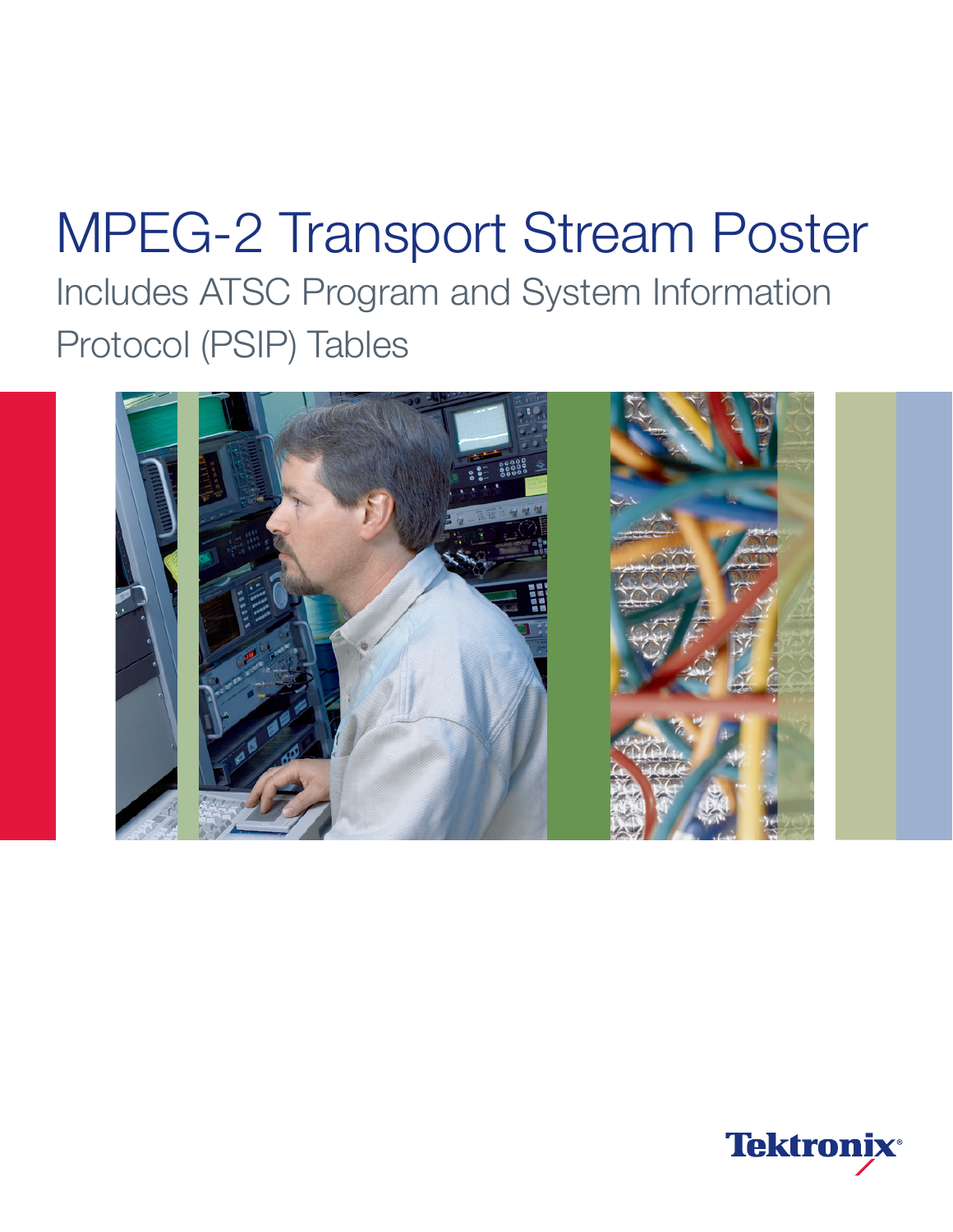## Contact Tektronix:

ASEAN / Australasia (65) 6356 3900 Austria\* 00800 2255 4835 Balkans, Israel, South Africa and other ISE Countries +41 52 675 3777 Belgium\* 00800 2255 4835 Brazil +55 (11) 3759 7627 Canada 1 (800) 833-9200 Central East Europe and the Baltics +41 52 675 3777 Central Europe & Greece +41 52 675 3777 Denmark +45 80 88 1401 Finland +41 52 675 3777 France\* 00800 2255 4835 Germany\* 00800 2255 4835 Hong Kong 400-820-5835 India 000-800-650-1835 Italy\* 00800 2255 4835 Japan 81 (3) 6714-3010 Luxembourg +41 52 675 3777 Mexico, Central/South America & Caribbean 52 (55) 56 04 50 90 Middle East, Asia and North Africa +41 52 675 3777 The Netherlands\* 00800 2255 4835 Norway 800 16098 People's Republic of China 400-820-5835 Poland +41 52 675 3777 Portugal 80 08 12370 Republic of Korea 001-800-8255-2835 Russia & CIS +7 (495) 7484900 South Africa +27 11 206 8360 Spain\* 00800 2255 4835 Sweden\* 00800 2255 4835 Switzerland\* 00800 2255 4835 Taiwan 886 (2) 2722-9622 United Kingdom & Ireland\* 00800 2255 4835 USA 1 (800) 833-9200

> \* If the European phone number above is not accessible, please call +41 52 675 3777

> > Contact List Updated 10 February 2011

### For Further Information

Tektronix maintains a comprehensive, constantly expanding collection of application notes, technical briefs and other resources to help engineers working on the cutting edge of technology. Please visit www.tektronix.com



Copyright © 2012, Tektronix. All rights reserved. Tektronix products are covered by U.S. and foreign patents, issued and pending. Information in this publication supersedes that in all previously published material. Specification and price change privileges reserved. TEKTRONIX and TEK are registered trademarks of Tektronix, Inc. All other trade names referenced are the service marks, trademarks or registered trademarks of their respective companies.

03/12 EA/FCA-POD 21W-15020-4